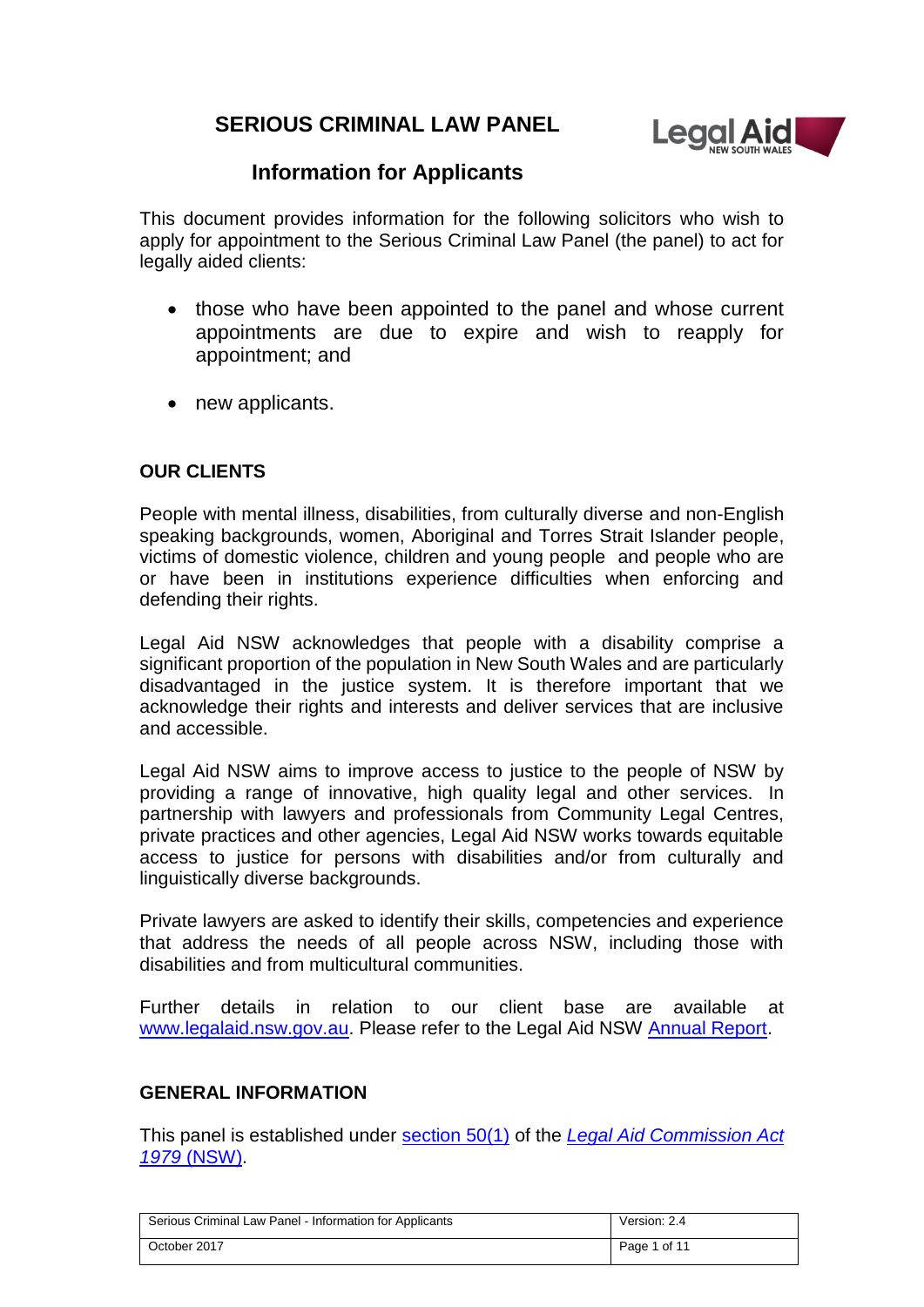Lawyers appointed to the panel are:

- Appointed for a period of up to 5 years. Appointments to the panel apply to individual solicitors and not to firms.
- Required, as a condition of appointment, to enter into service provision agreements with Legal Aid NSW.

Lawyers who are not in private practice or are employed by a Community Legal Centre or the Aboriginal Legal Service cannot apply for appointment to the panel.

# **SERIOUS CRIMINAL LAW PANEL**

The panel is only open to solicitors. Solicitors appointed to the panel instruct barristers in legally aided matters in the following jurisdictions throughout NSW:

- Local Court Committals (for complex criminal matters )
- Supreme Court Trials
- Supreme Court Sentences
- Court of Criminal Appeal (CCA)
- High Court and Federal Court
- Land and Environment Court (prosecutions and appeals to the Court of Appeal)

Additionally, matters heard in jurisdictions other than those listed above that are covered by the General Criminal Law Panel but are categorised as complex may be assigned to solicitors appointed to the panel.

Matters categorised as complex include:

- Manslaughter trials and pleas;
- Matters where the trial is complex because of the nature of the charge or the defence or where significant case management is required. For example: sex slavery, fraud or money laundering charges where there are more than 30 counts and/or the total value is more than \$500,000.00. Those trials involving a number of expert witnesses and identified by the trial judge as requiring significant case management pursuant to s.141 *Criminal Procedure Act 1986*;
- Where the trial length is estimated at 20 days or more;
- Where the brief of evidence is more than 5,000 pages;
- All terrorism matters:
- Matters where there are multiple complainants and/or multiple defendants in sexual assault trials.

A barrister may be briefed by a panel solicitor in appropriate matters subject to Legal Aid NSW policies and prior approval.

| Serious Criminal Law Panel - Information for Applicants | Version: 2.4 |
|---------------------------------------------------------|--------------|
| October 2017                                            | Page 2 of 11 |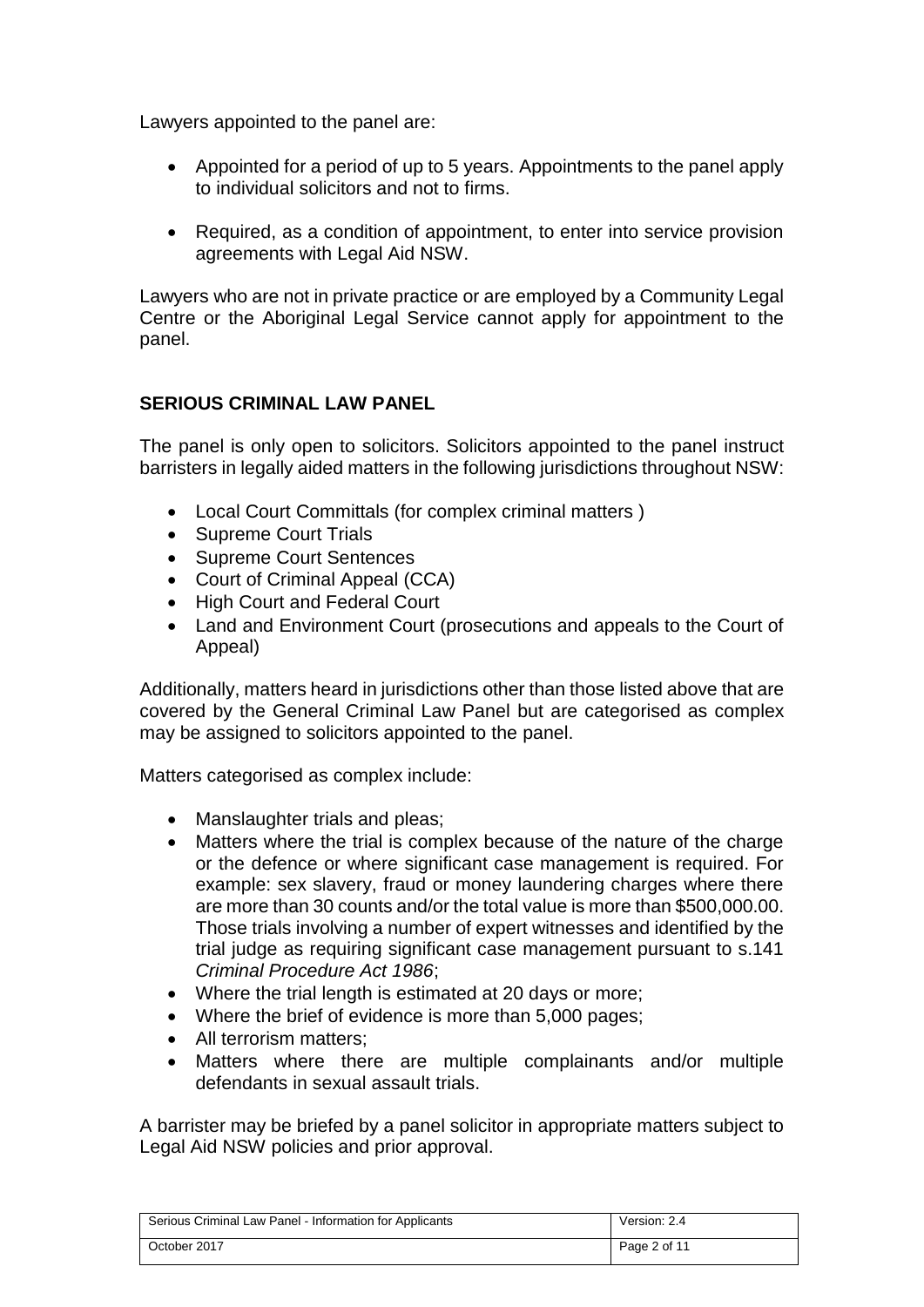This is not a panel for solicitors to conduct matters as a solicitor advocate.

# **GRANTS ALLOCATION GUIDELINES**

#### **Appointment to a panel does not confer an entitlement to work.**

Grants are assigned in accordance with the Legal Aid NSW Grants Allocation [Guidelines](http://www.legalaid.nsw.gov.au/for-lawyers/panels,-audit-and-practice-standards/panels-information/grants-allocation-guidelines) (as amended).

Grants of aid will be assigned only to lawyers who have been appointed to the panel unless there are exceptional circumstances.

### **FEE RATES**

Lawyers will be paid at [legal aid](http://www.legalaid.nsw.gov.au/for-lawyers/fee-scales) rates as notified from time to time and in accordance with Legal Aid NSW policy.

### **SELECTION CRITERIA**

Applicants who wish to be considered for appointment to the panel are invited to submit an application. The application must address the selection criteria and provide details and information to demonstrate that all the criteria are met. Do not assume that the selection committee knows of your expertise in a particular area or what you have achieved in the past.

Applicants may not consult with other people in relation to the selection criteria. All answers must be original work. Copying or duplicating the work of another applicant may result in your application for inclusion on the panel being declined.

There are separate online application forms for lawyers seeking reappointment to the panel and lawyers who have not previously been appointed to the panel.

Lawyers seeking reappointment to the panel must:

- o Address the Selection Criteria For Current Panel Members; and
- o Complete the Additional Information And Disclosures.

### **SELECTION CRITERIA FOR CURRENT PANEL MEMBERS**

### **1. Do you have a current practising certificate?**

(Applicants are not required to provide a copy of their current practising certificate)

| Serious Criminal Law Panel - Information for Applicants | Version: 2.4 |
|---------------------------------------------------------|--------------|
| October 2017                                            | Page 3 of 11 |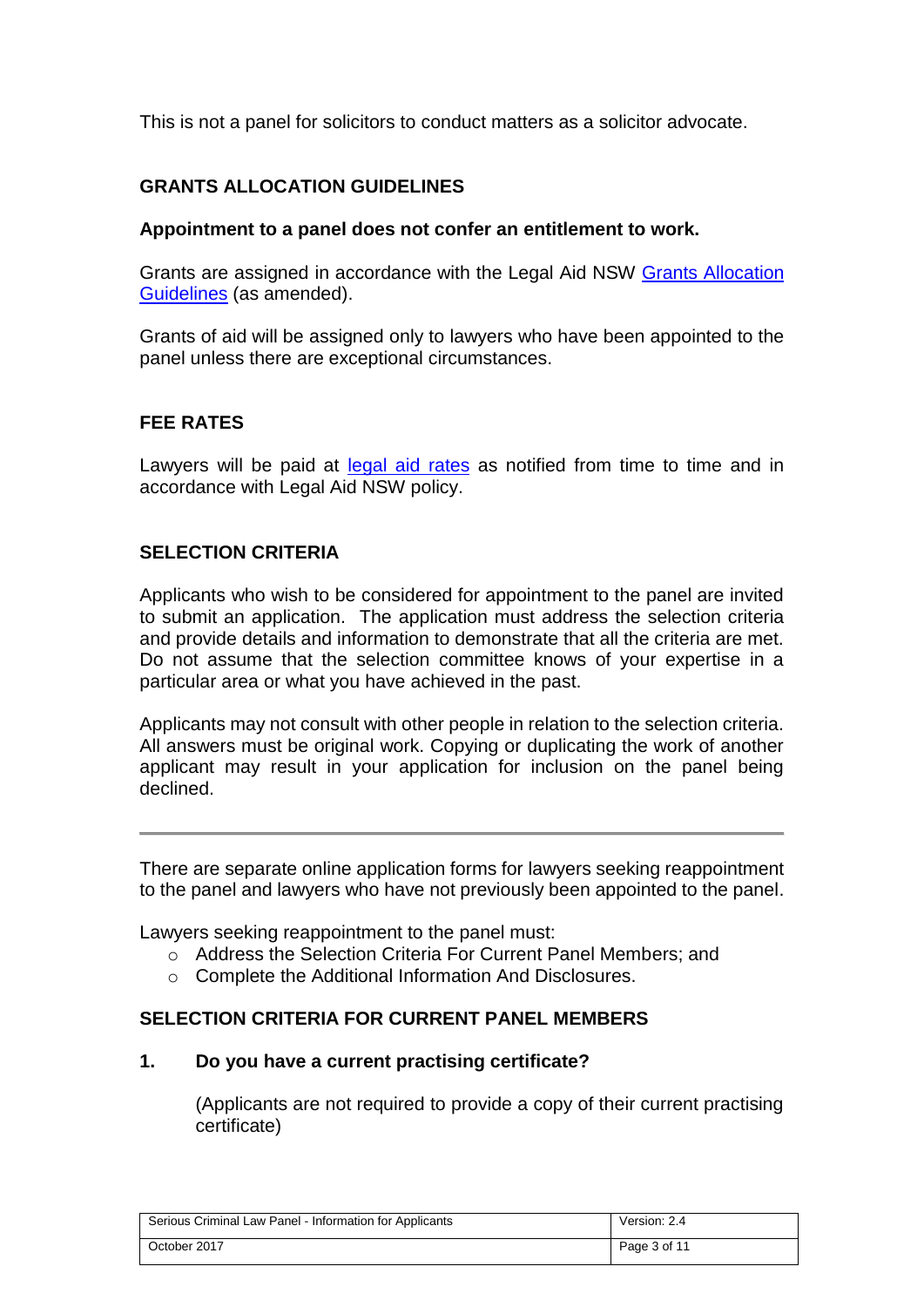### **2. Is your certificate subject to any conditions or undertakings?**

If yes, please provide details.

- **3. Is your name entered on the High Court Register of Practitioners?**
- **4. Do you have current NSW Law Society Specialist Accreditation in Criminal Law?**
- **5. Provide an estimate of the percentage of your matters in the Supreme Court and CCA over the last 2 years.**
- **6. Demonstrated prompt, reliable and professional service in the conduct of complex legal aid matters covered by the panel during the current and previous appointment to the panel. (250 word limit)**

Provide examples of conducting or having instructed counsel in complex criminal law matters that demonstrate your prompt, reliable and professional service. A detailed summary of some cases you have had carriage of or have instructed counsel would be useful in addressing this selection criterion.

#### **7. Demonstrated capacity to comply with the revised Legal Aid NSW Serious Criminal Law Practice Standards.**

Provide examples to demonstrate your capacity to comply with the revised practice standards particularly in relation to the panel lawyer's responsibilities to legally aided clients, to Legal Aid NSW and its file management requirements.

A copy of the revised practice standards is available to be viewed or downloaded at [Practice standards in legally aided matters webpage](http://www.legalaid.nsw.gov.au/for-lawyers/panels,-audit-and-practice-standards/panels-practice-standards/).

### **8. Demonstrated capacity to comply with Legal Aid NSW reporting and administrative requirements.**

Provide examples to demonstrate that you have complied with Legal Aid NSW reporting and administrative requirements including the use of [Grants Online.](https://elodge.legalaid.nsw.gov.au/gmwebprd/login.aspx)

#### **9. Provide the names and e-mail addresses of two referees who can attest to demonstrated relevant experience, the capacity to act as an instructing solicitor and provide prompt, reliable and professional service.**

Your nominated referees should be two Public Defenders you have recently briefed in a criminal matter in the District or Supreme Court, or for an appeal to the CCA or the High Court. If you have not briefed a Public Defender in these types of matters, provide the names and contact details of two private barristers you briefed.

| Serious Criminal Law Panel - Information for Applicants | Version: 2.4 |
|---------------------------------------------------------|--------------|
| October 2017                                            | Page 4 of 11 |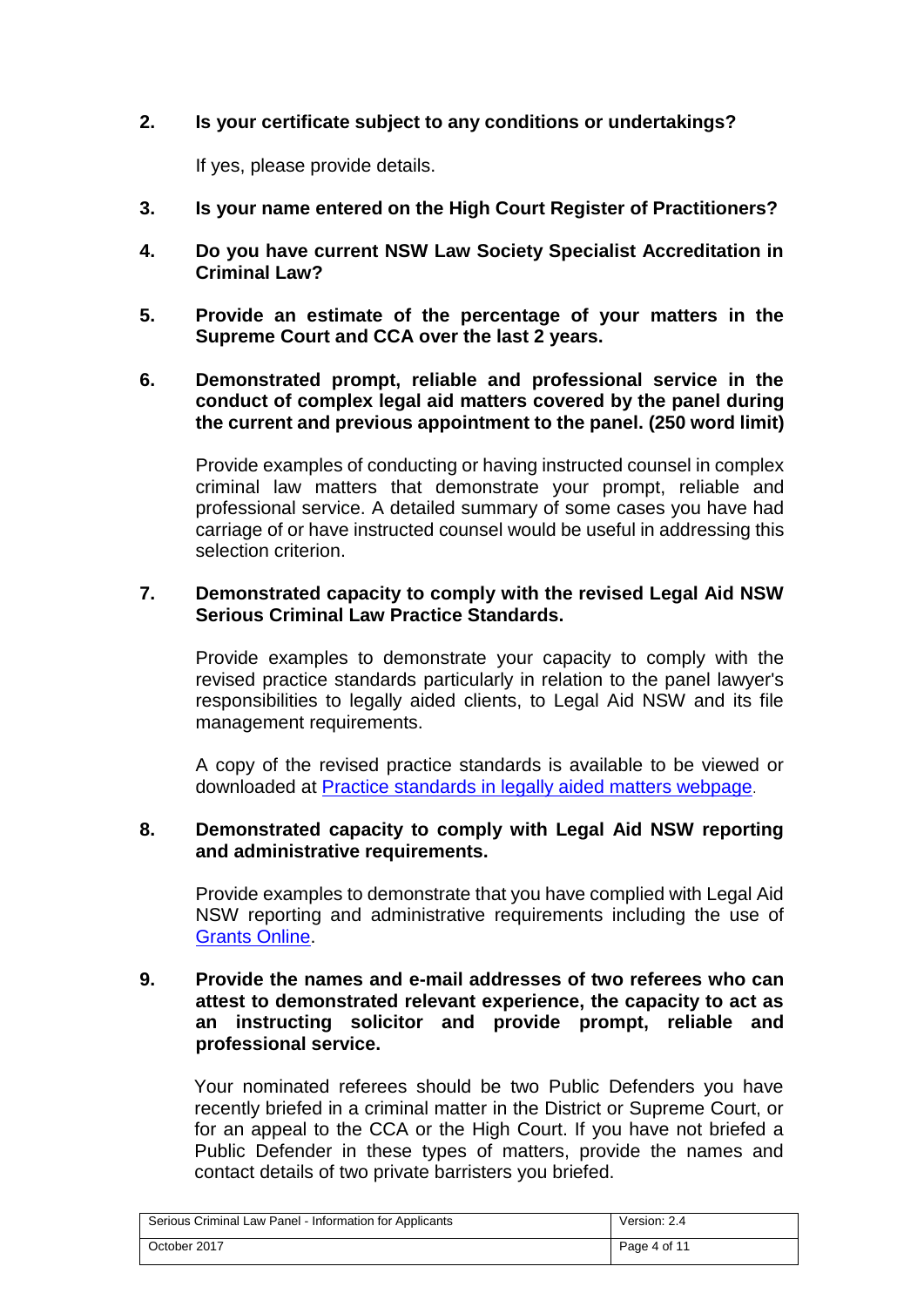Your referees should be independent and must be barristers with current practising certificates.

Judicial officers should not be given as referees.

It is recommended that you inform your referees that they have been nominated and that Legal Aid NSW will contact them seeking a reference. An information document for referees is available in the information package. This document should be given to your referees.

They will be asked to provide information about their direct knowledge of your skills and experience and their opinion on whether or not you are a suitable person for reappointment to the panel and the reasons for their opinion. They may also be asked to give their opinion about the extent to which you meet the selection criteria.

There are separate online application forms for lawyers seeking reappointment to the panel and lawyers who have not previously been appointed to the panel.

New applicants seeking appointment to the panel must:

- o Address the Selection Criteria for New Applicants; and
- o Complete the Additional Information And Disclosures.

### **SELECTION CRITERIA FOR NEW APPLICANTS**

**1. Do you have a current practising certificate?** 

(Applicants are not required to provide a copy of their current practising certificate)

- **2. What was your date of admission and the number of years that you have held a practising certificate?**
- **3. Is your certificate subject to any conditions or undertakings?**

If yes, please provide details.

- **4. Is your name entered on the High Court Register of Practitioners?**
- **5. What is the percentage of your practice in criminal law since admission?**

#### **6. Do you have current NSW Law Society Specialist Accreditation in Criminal Law?**

If yes, you will only need to complete questions 10, 11, 12, 13 and the Additional Information and Disclosures.

| Serious Criminal Law Panel - Information for Applicants | Version: 2.4 |
|---------------------------------------------------------|--------------|
| October 2017                                            | Page 5 of 11 |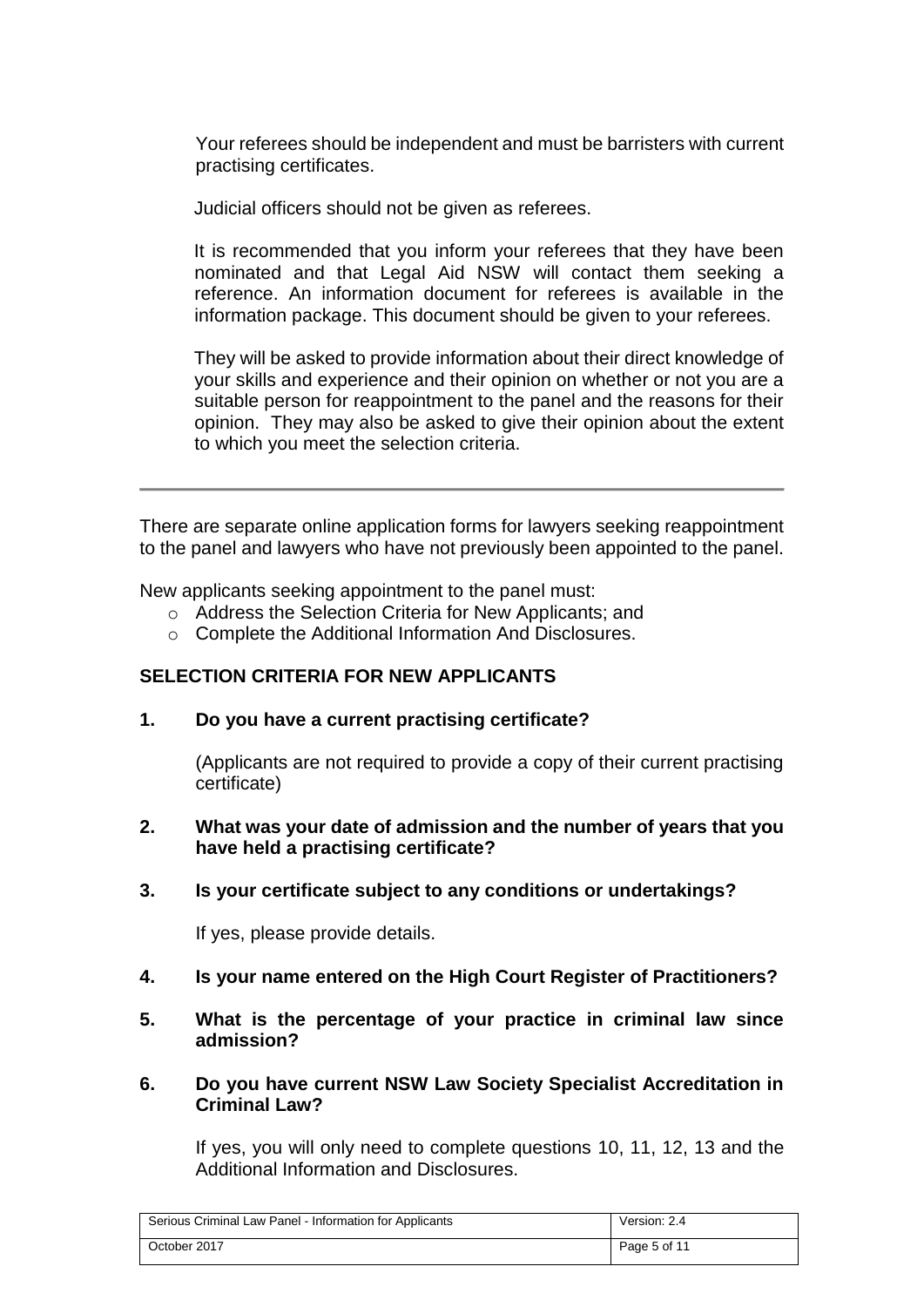### **7. Demonstrated knowledge of criminal law, procedure and evidence and experience in appearing and instructing in complex criminal matters in the Local, District and Supreme Courts. (750 word limit)**

Give details of three complex criminal matters in the last three years where you acted or were involved at the committal proceedings and/or instructed Counsel at the subsequent trial/sentence.

Explain in each example how you demonstrated your knowledge and experience and what you did to prepare the defence case.

When describing each matter, summarise:

- the charges on the indictment
- the Crown case
- the Defendant's case
- $\bullet$  the length of the trial
- the outcome
- the name of the parties and the name of the legal representatives

Please note that one of your nominated referees will be required to comment on one of the examples provided in questions 7 or 8 [see question 13.a)].

#### **8. Demonstrated capacity to prepare matters for hearing and instruct Counsel in the CCA or the High Court, including the capacity to take instructions and advise appellants, prepare briefs for counsel and conduct legal research. (500 word limit)**

Describe your experience in criminal appeals to the CCA or the High Court and provide 3 examples involving complex issues of law and procedure in which you instructed the appellate Counsel.

Explain in each example how you demonstrated your knowledge and experience.

When describing each matter, summarise:

- the charges on the indictment
- the Crown case
- the defence case
- the significant legal, procedural and evidentiary issues in the case
- the outcome.

If you have not appeared in an appeal to the CCA or the High Court give 3 practical examples of matters in which you have taken instructions and advised clients, prepared briefs for Counsel, instructed Counsel and conducted legal research.

| Serious Criminal Law Panel - Information for Applicants | Version: 2.4 |
|---------------------------------------------------------|--------------|
| October 2017                                            | Page 6 of 11 |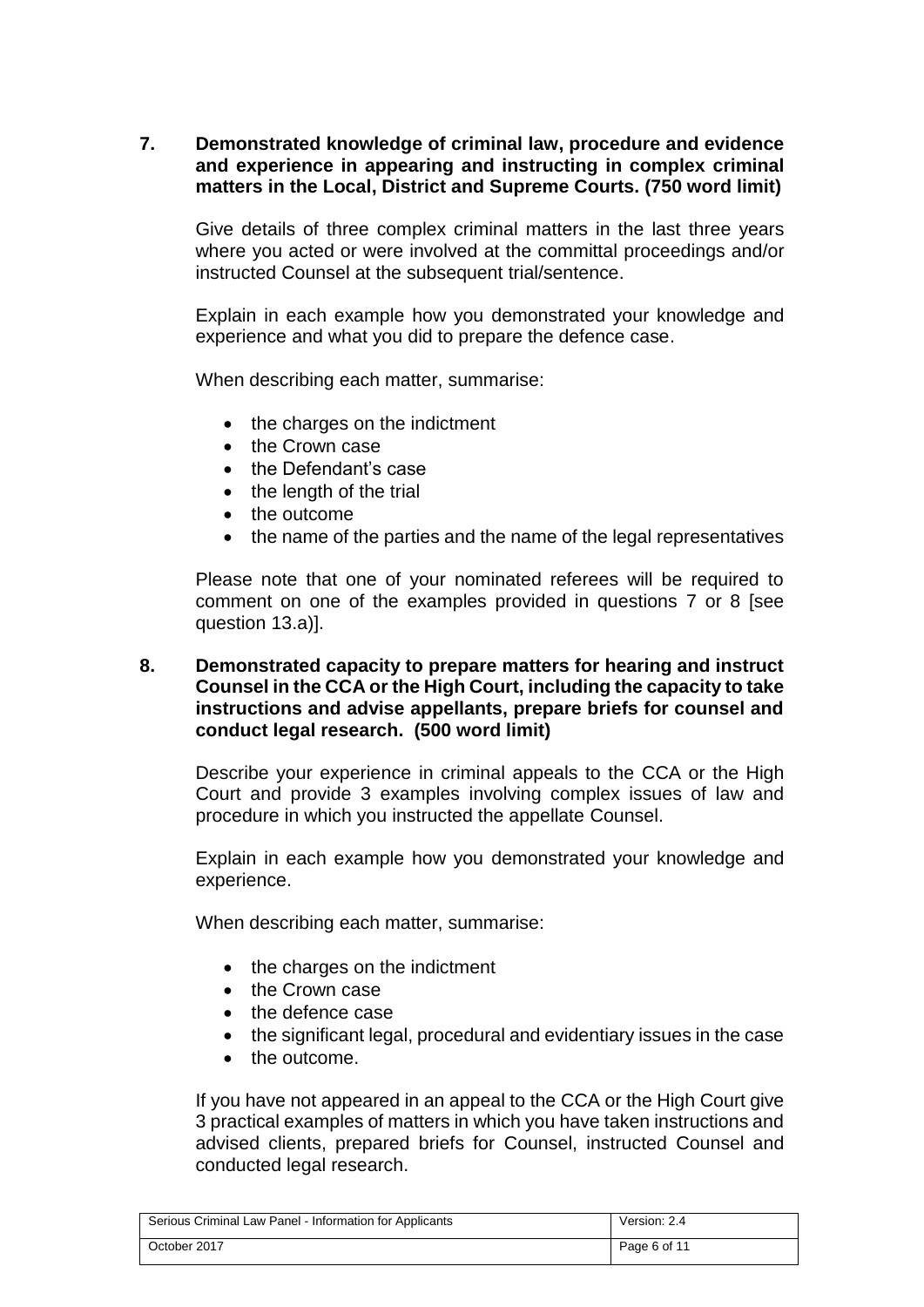Please note that one of your nominated referees will be required to comment on one of the examples provided in questions 7 or 8 [see question 13.a)].

### **9. Demonstrated knowledge and understanding of the Criminal Appeal Act 1912, Court of Criminal Appeal Rules and Supreme Court of New South Wales Practice Notes**

Provide an example that shows your knowledge and understanding of the operation of the Court of Criminal Appeal, in particular Supreme Court Practice Note CCA 1 (v.2).

#### **10. Capacity and willingness to comply with the Legal Aid NSW Serious Criminal Law Practice Standards.**

Indicate that you are aware of the Legal Aid NSW Serious Criminal Law Practice Standards and will comply with those practice standards.

A copy of the current practice standards is available to be viewed or downloaded at the [Practice standards in legally aided matters webpage.](http://www.legalaid.nsw.gov.au/for-lawyers/panels,-audit-and-practice-standards/panels-practice-standards/_admin)

#### **11. Demonstrated capacity and willingness to comply with Legal Aid NSW reporting and administrative requirements.**

Describe your capacity to comply with Legal Aid NSW reporting and administrative requirements including the use of [Grants Online.](https://elodge.legalaid.nsw.gov.au/gmwebprd/login.aspx)

### **12. Ability to identify and address legal issues, understand and effectively communicate with people:**

- **a) with mental illness, disabilities and/or who have been the victim of domestic violence;**
- **b) who are socially or economically disadvantaged;**

### **c) from wide ranging culturally diverse backgrounds.**

Address each issue separately. Give examples that show that you have the ability to address legal issues and briefly describe how you would communicate with a client where these issues arise. Also give examples that show that you have the ability to identify these issues and briefly describe how you would represent a client where these issues arise.

### **13. Provide satisfactory references from two suitable referees**

**Provide the name and e-mail addresses of two referees who are able to attest to your relevant experience to undertake criminal matters in the District or Supreme Court, or for appeals to the CCA or the High Court.**

| Serious Criminal Law Panel - Information for Applicants | Version: 2.4 |
|---------------------------------------------------------|--------------|
| October 2017                                            | Page 7 of 11 |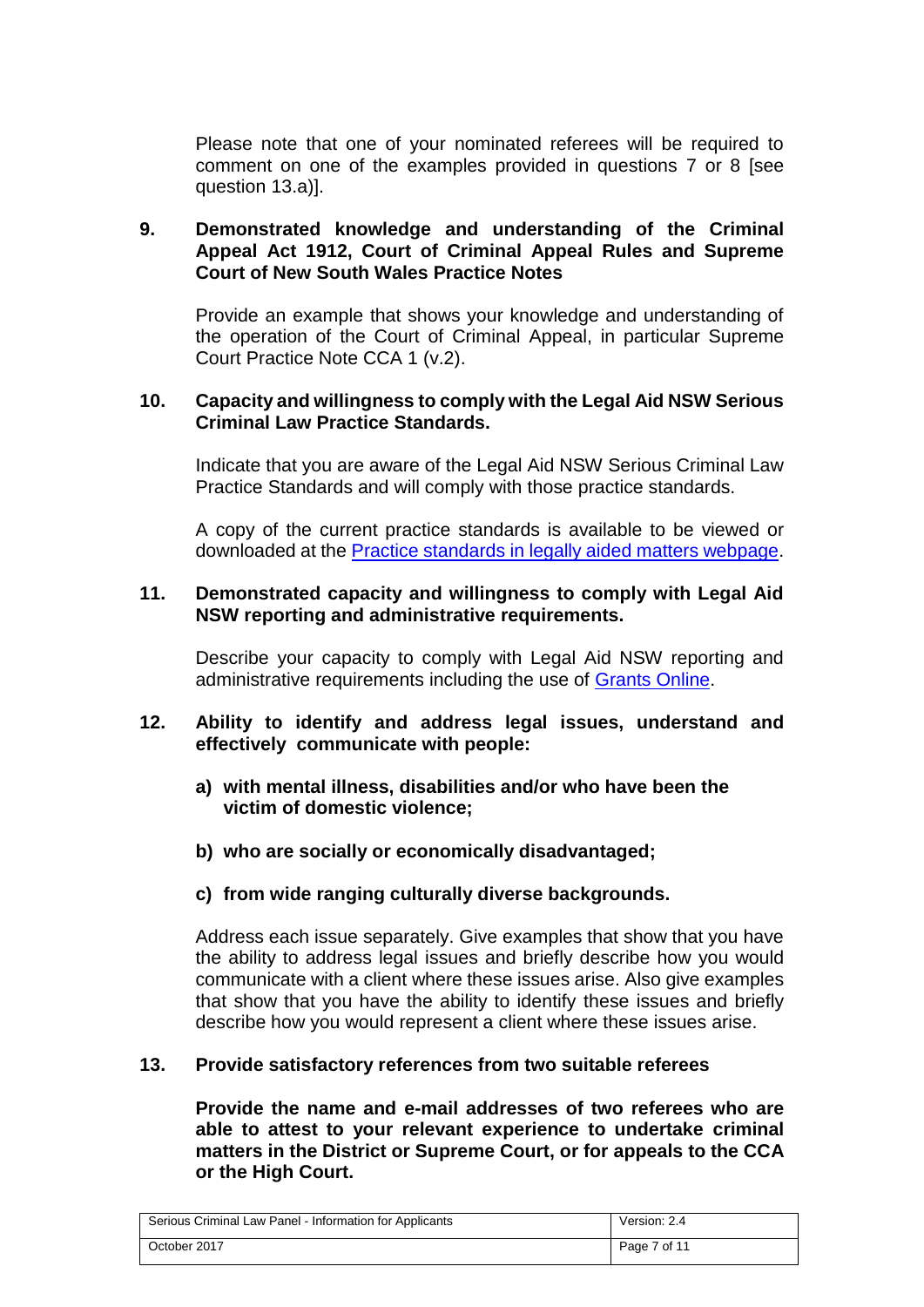**a) Nominate a referee who can specifically attest to your capacity and relevant experience.** 

**It is preferable that this referee is a Public Defender you have recently briefed. If you have not recently briefed a Public Defender, please nominate a private barrister. This referee will be required to comment on one of the examples provided in questions 7 or 8. You must specify which matter (e.g. R v --).** 

**b) Nominate a referee who can provide a general reference.** 

**It is preferable that this referee is a Public Defender you have recently briefed. If you not recently briefed a Public Defender nominate a private barrister you have recently briefed.**

Your referees should be independent and must be barristers with current practising certificates.

Judicial officers should not be given as referees.

It is recommended that you inform your referees that they have been nominated and that Legal Aid NSW will contact them seeking a reference. An information document for referees is available in the information package. This document should be given to your referees.

They will be asked to provide information about their direct knowledge of your skills and experience and their opinion on whether or not you are a suitable person for appointment to the panel and the reasons for their opinion. They may also be asked to give their opinion about the extent to which you meet the selection criteria.

### **ADDITIONAL INFORMATION AND DISCLOSURES**

Applicants must also disclose the following matters in their application:

**1. Sustained complaints under the** *Legal Profession Act 1987 and/ or 2004* **and/or** *Legal Profession Uniform Law (NSW)*

**Have you been the subject of any complaint to the Office of the Legal Services Commissioner, the Law Society of NSW or the NSW Bar Association (or an equivalent body in another state) which has resulted in:**

- **you being cautioned**
- **you being reprimanded**
- **conditions being imposed on your practising certificate, and/or**

| Serious Criminal Law Panel - Information for Applicants | Version: 2.4 |
|---------------------------------------------------------|--------------|
| October 2017                                            | Page 8 of 11 |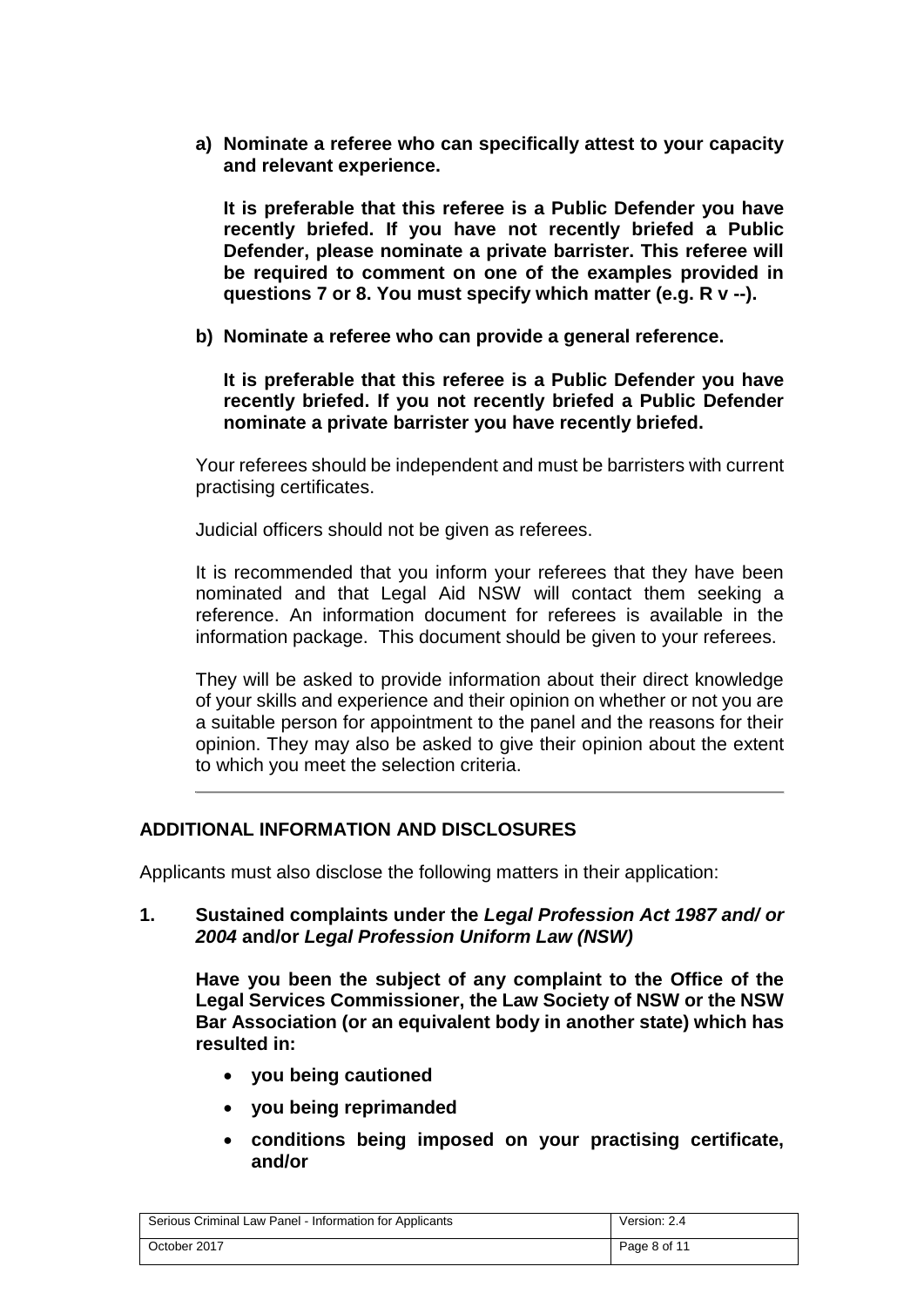### **proceedings being commenced against you for unsatisfactory professional conduct or professional misconduct.**

If you have been the subject of any complaint resulting in any of the above please provide details of the complaint and the outcome, whether or not listed publicly on the disciplinary register.

**2. Do you have any convictions or pending charges for any of the Disqualifying Offences set out in Schedule 2 of the** *[Child Protection](http://www.legislation.nsw.gov.au/maintop/view/inforce/act+51+2012+cd+0+N)  [\(Working with Children\) Act 2012](http://www.legislation.nsw.gov.au/maintop/view/inforce/act+51+2012+cd+0+N)***?**

If yes, please provide details.

**3. Do you have any criminal convictions or pending criminal charges for any other offence (except in relation to minor traffic offences)?**

If yes, please provide details.

#### **4. Have bankruptcy proceedings been commenced against you?**

If yes, please provide details.

**5. Do you have an actual or perceived conflict of interest in relation to your selection onto the panel or your inclusion on the panel generally?**

If yes, please provide details.

#### **6. Have you ever been referred to the Legal Aid NSW Monitoring Committee?**

The Monitoring Committee considers matters that involve the possible breach by panel lawyers of panel service agreements.

If yes, please provide details.

#### **7. Have you ever been removed from any Legal Aid NSW panels for failing or refusing to cooperate with an audit?**

Legal Aid NSW carries out audits of work assigned to lawyers, including claims for payment of work, pursuant to s52B of the *Legal Aid Commission Act 1979* (NSW).

If yes, please provide details.

**8. Do you consent to the publication by Legal Aid NSW of your name, business address and telephone number in a list of members of the Panel? This information will appear on the Legal Aid NSW website** 

| Serious Criminal Law Panel - Information for Applicants | Version: 2.4 |
|---------------------------------------------------------|--------------|
| October 2017                                            | Page 9 of 11 |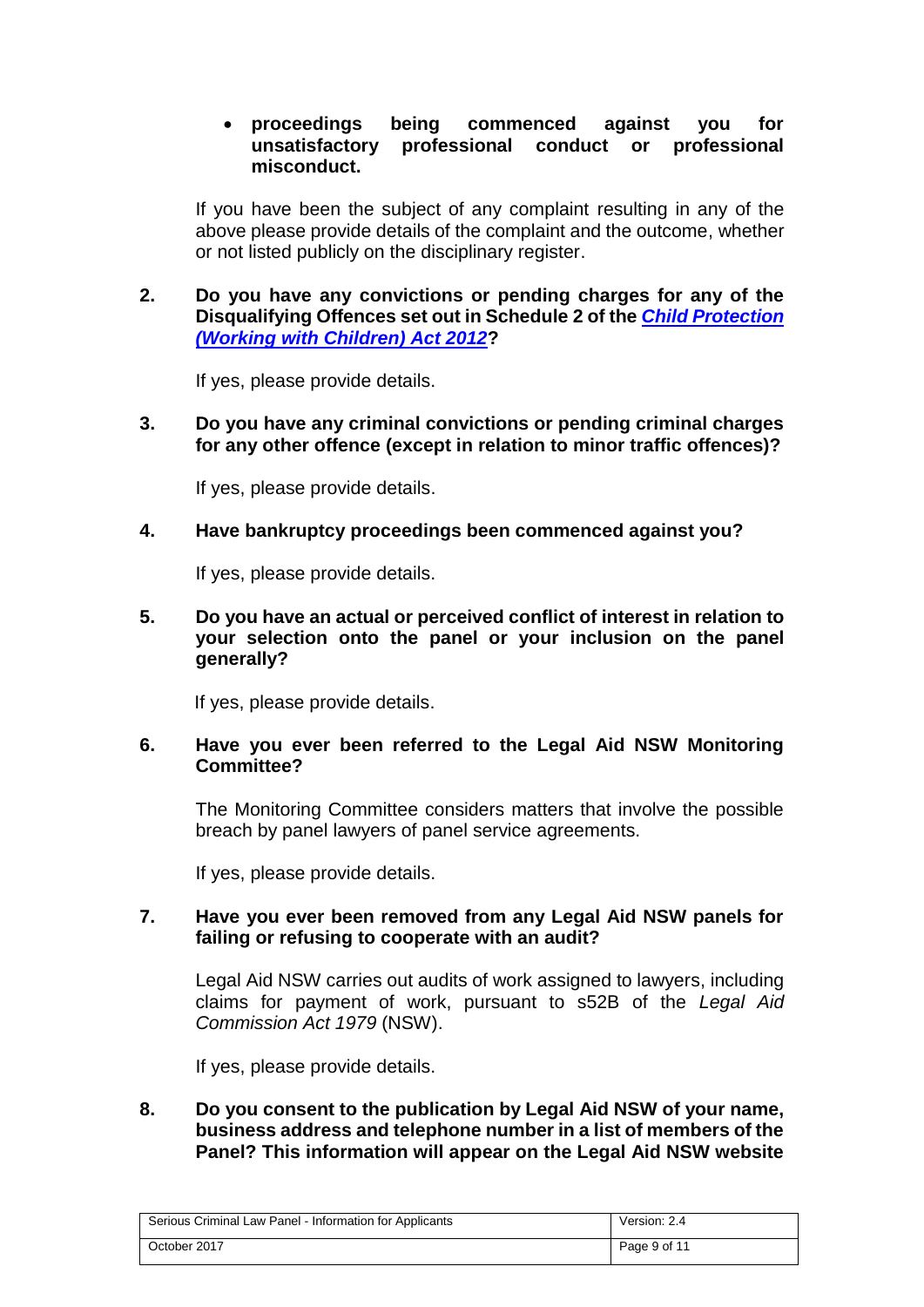### **and in any other form that Legal Aid NSW considers necessary to assist in the administration of services provided by Legal Aid NSW.**

Please answer "Yes" if you consent. Please answer "No" if you do not consent.

### **9. Are you fluent in any languages besides English?**

If yes, please provide details.

# **CERTIFICATION**

### **By checking "I agree" you acknowledge and certify the following:**

- All information disclosed in this application is true and accurate at the time of submission
- The application is your own work
- You understand that Legal Aid NSW may check internal and/or publicly available records to verify the accuracy of information provided in the application or requested as part of the application process
- You understand that Legal Aid NSW may request written referee reports

# **FURTHER INFORMATION**

Applicants can obtain more information about panels from the [Panels, audit and](http://www.legalaid.nsw.gov.au/for-lawyers/panels,-audit-and-practice-standards/how-to-apply-to-a-panel/_edit)  [practice standards website](http://www.legalaid.nsw.gov.au/for-lawyers/panels,-audit-and-practice-standards/how-to-apply-to-a-panel/_edit)*.*

All enquiries should be directed to Professional Practices Branch on (02) 9219 5662 or by email at [panels@legalaid.nsw.gov.au.](mailto:panels@legalaid.nsw.gov.au)

# **HOW TO APPLY**

Applications must be lodged via the [Panels Application website](https://panels.legalaid.nsw.gov.au/)*.*

Applications may be submitted at any time. However, consideration of such applications may be deferred subject to the [Selection Committee meeting](http://www.legalaid.nsw.gov.au/for-lawyers/panels-audit-and-practice-standards/panels-information/Form-availability-and-scheduling/)  [schedule](http://www.legalaid.nsw.gov.au/for-lawyers/panels-audit-and-practice-standards/panels-information/Form-availability-and-scheduling/) (as amended).

### **SELECTION PROCESS**

The selection process involves consideration of applications by a Selection Committee comprising a nominee of the Legal Aid NSW Director Criminal Law, a nominee of the Director for Professional Practices, a nominee of the Law Society of New South Wales, and a nominee of The New South Wales Bar Association.

| Serious Criminal Law Panel - Information for Applicants | Version: 2.4  |
|---------------------------------------------------------|---------------|
| October 2017                                            | Page 10 of 11 |